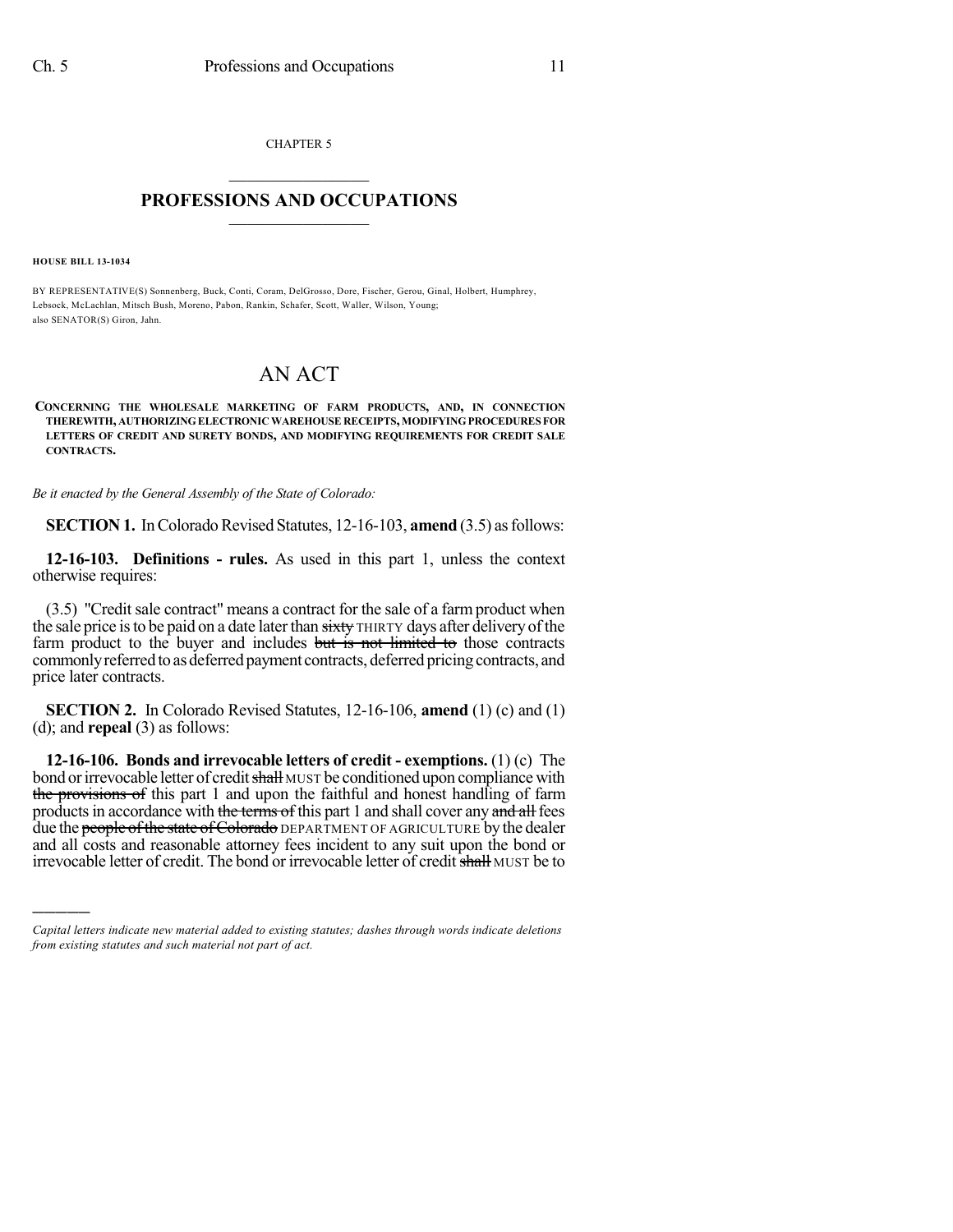the state DEPARTMENT OF AGRICULTURE in favor of every producer, dealer, small-volume dealer, or owner and, in the instance of a bond, shall MUST remain in full force and effect until cancelled by the surety upon thirty days' prior written notice to the commissioner.

 $(d)$ (I) Any producer, owner, small-volume dealer, or other dealer within the state of Colorado claiming to be injured by the fraud, deceit, OR willful negligence OF, or failure to comply with the provisions of this part  $1 \text{ of } BY$ , any dealer may seek REQUEST THE DEPARTMENT OF AGRICULTURE, AS BENEFICIARY, TO DEMAND PAYMENT ON THE IRREVOCABLE LETTER OF CREDIT OR SURETY BOND to recover the damages caused by such THE fraud, deceit, willful negligence, or failure to comply with the provisions of this part 1. If the licensee has elected to file a bond pursuant to thissection, the injured party may bring an action, with the prior written consent of the commissioner, for collection against both principal and surety in any court of competent jurisdiction. If the licensee has elected to file an irrevocable letter of credit pursuant to this section, the injured party may request the department of agriculture, as beneficiary, to demand payment on the irrevocable letter of credit.

(II) The surety on the bond or the person who filed ISSUER OF the letter of credit shall is not be liable to pay any claim pursuant to any action brought under the provisions of this part 1 if such THE action is not commenced within twenty-four months ONE HUNDRED EIGHTY DAYS after the date of the transaction, AS THAT TERM IS DEFINED IN SECTION 12-16-215 (12), on which the claim is based, OR THE DATE OF THE LOSS, AS THAT TERM IS DEFINED IN SECTION 12-16-202 (10), WHICHEVER IS LATER.

(3) A bond is not required for credit sale contracts.

**SECTION 3.** In Colorado Revised Statutes, 12-16-110.5, **amend** (1) introductory portion, (1) (a), and (1) (e) as follows:

**12-16-110.5. Credit sale contracts.** (1) When a dealer or small-volume dealer receives PURCHASES farm products for which payment has not been made, the dealer or small-volume dealer, within sixty THIRTY days after the receipt of such THE farm products, shall provide the producer or owner of the farm products with a credit sale contract. The credit sale contract shall MUST contain the following information:

(a) The type AND QUANTITY of farm products received, the quantity received PURCHASED and the date of receipt PURCHASE;

(e) The statement, "This contract constitutes a voluntary extension of credit by the owner to the dealer and is not protected by the surety bond or irrevocable letter of credit of the dealer." Such statement shall be conspicuously printed on the upper one-third of the first page of the contract, set off by solid lines on all four sides, and shall include a signature block for the signature of the seller ONE OR MORE STATEMENTS SPECIFIED BY THE COMMISSIONER BY RULE, INCLUDING ONE THAT WARNS A PRODUCER THAT ENTERING INTO A CREDIT SALE CONTRACT ENTAILS A RISK THAT THE BOND MAY NOT COMPLETELY PROTECT THE PRODUCER FROM LOSS IN THE EVENT OF A FAILURE OF THE DEALER OR SMALL-VOLUME DEALER.

**SECTION 4.** In Colorado Revised Statutes, 12-16-202, **amend** (6) as follows: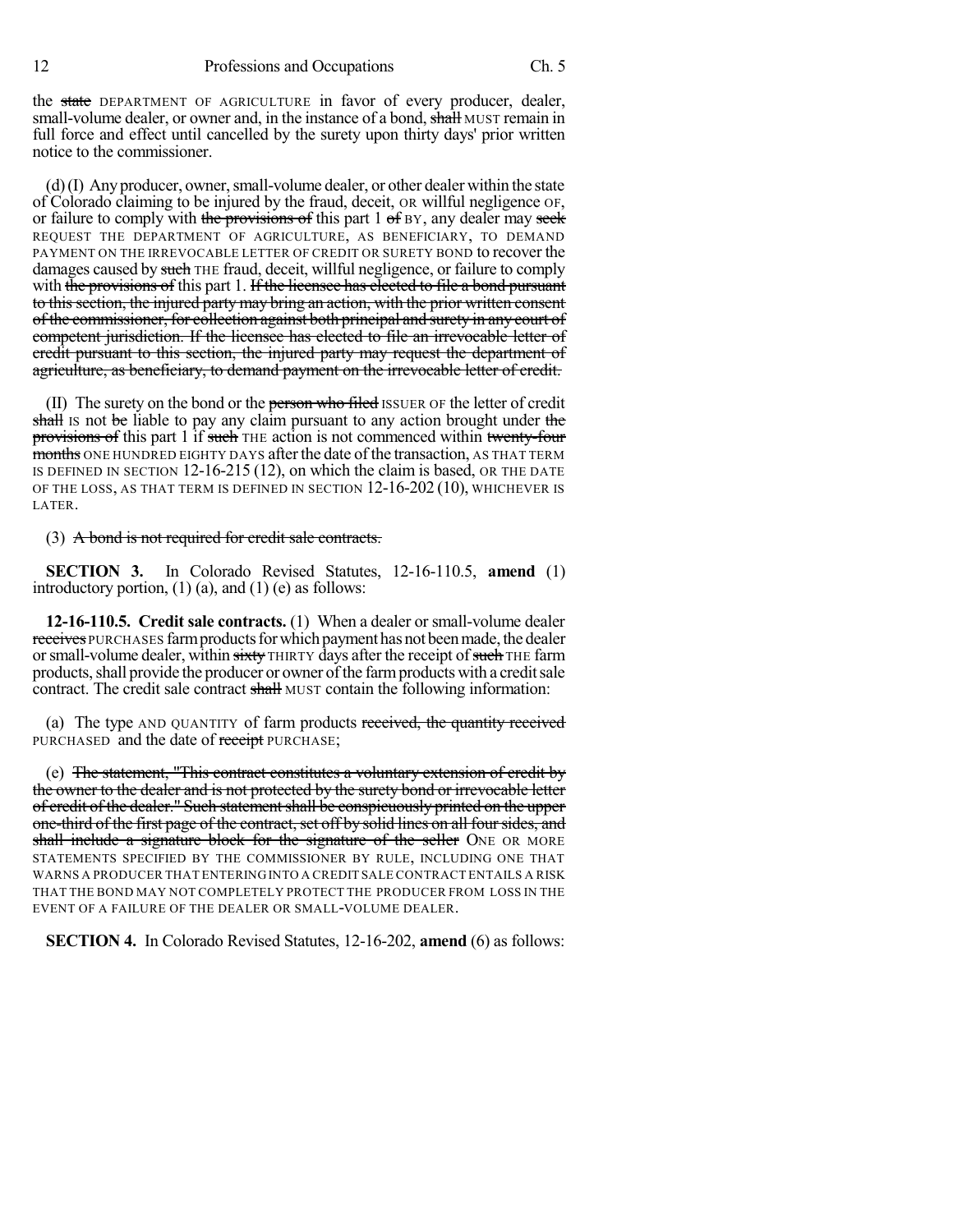**12-16-202. Definitions - rules.** As used in this part 2, unless the context otherwise requires:

(6) "Creditsale contract" means a contract for the sale of a commodity when the sale price is to be paid on a date later than sixty THIRTY days after delivery of the commodity to the buyer and includes but is not limited to those contracts commonly referred to as deferred payment contracts, deferred pricing contracts, and price later contracts.

**SECTION 5.** In Colorado Revised Statutes, 12-16-208, **amend** (1) introductory portion,  $(1)$  (a), and  $(1)$  (f) as follows:

**12-16-208. Credit sale contracts - rules.** (1) When a commodity handler receives PURCHASES commodities in a manner which is not pursuant to storage for which payment has not been made, the commodity handler, not more than sixty WITHIN THIRTY days after the receipt of such THE commodities, shall provide the producer or owner of the commodities with the creditsale contract. The credit sale contract shall MUST contain the following information:

(a) The class,  $\frac{d}{dt}$  grade, AND QUANTITY of the commodities received, the quantity received PURCHASED, and the date of the receipt PURCHASE;

(f) The statement "This contract constitutes a voluntaryextension of credit by the owner to the commodity handler and is not protected by the surety bond or irrevocable letter of credit of the commodity handler." Such statement shall be conspicuously printed on the upper third of the first page of the contract, set off by solid lines on all four sides, including a signature block for the signature of the seller ONE OR MORE STATEMENTS SPECIFIED BY THE COMMISSIONER BY RULE, INCLUDING ONE THAT WARNS A PRODUCER THAT ENTERING INTO A CREDIT SALE CONTRACT ENTAILS A RISK THAT THE BOND MAY NOT COMPLETELY PROTECT THE PRODUCER FROM LOSS IN THE EVENT OF A FAILURE OF THE COMMODITY HANDLER.

**SECTION 6.** In Colorado Revised Statutes, **amend** 12-16-211 as follows:

**12-16-211. Negotiablewarehouse receipts- rules.**(1) Upon written notice, the department shall print, bind, and deliver a sufficient number of negotiable warehouse receipts to any person operating a public warehouse. No person shall use these forms for any purpose other than in connection with the receipt of commodities for storage A NEGOTIABLE WAREHOUSE RECEIPT MUST BE EITHER A PAPER OR AN ELECTRONIC DOCUMENT. AT NO TIME MAY A PAPER RECEIPT AND AN ELECTRONIC RECEIPT REPRESENT THE SAME LOT OF THE COMMODITY. A LICENSEE MAY ISSUE WAREHOUSE RECEIPTS BY USE OF A WRITTEN WAREHOUSE RECEIPT SYSTEM, AN ELECTRONIC WAREHOUSE RECEIPT SYSTEM, OR BOTH.

(2) Negotiable warehouse receipts shall conform to the terms set forth in section 4-7-202, C.R.S. The warehouse operator shall maintain a file of all voided, issued, and unused warehouse receipts THE DEPARTMENT IS THE SOLE SOURCE OF PAPER NEGOTIABLE WAREHOUSE RECEIPTS AND SHALL FURNISH THOSE RECEIPTS AT COST.

(3) The department shall be the sole source of negotiable warehouse receipts and shall furnish those receipts at cost. Orders for receipts shall specify the number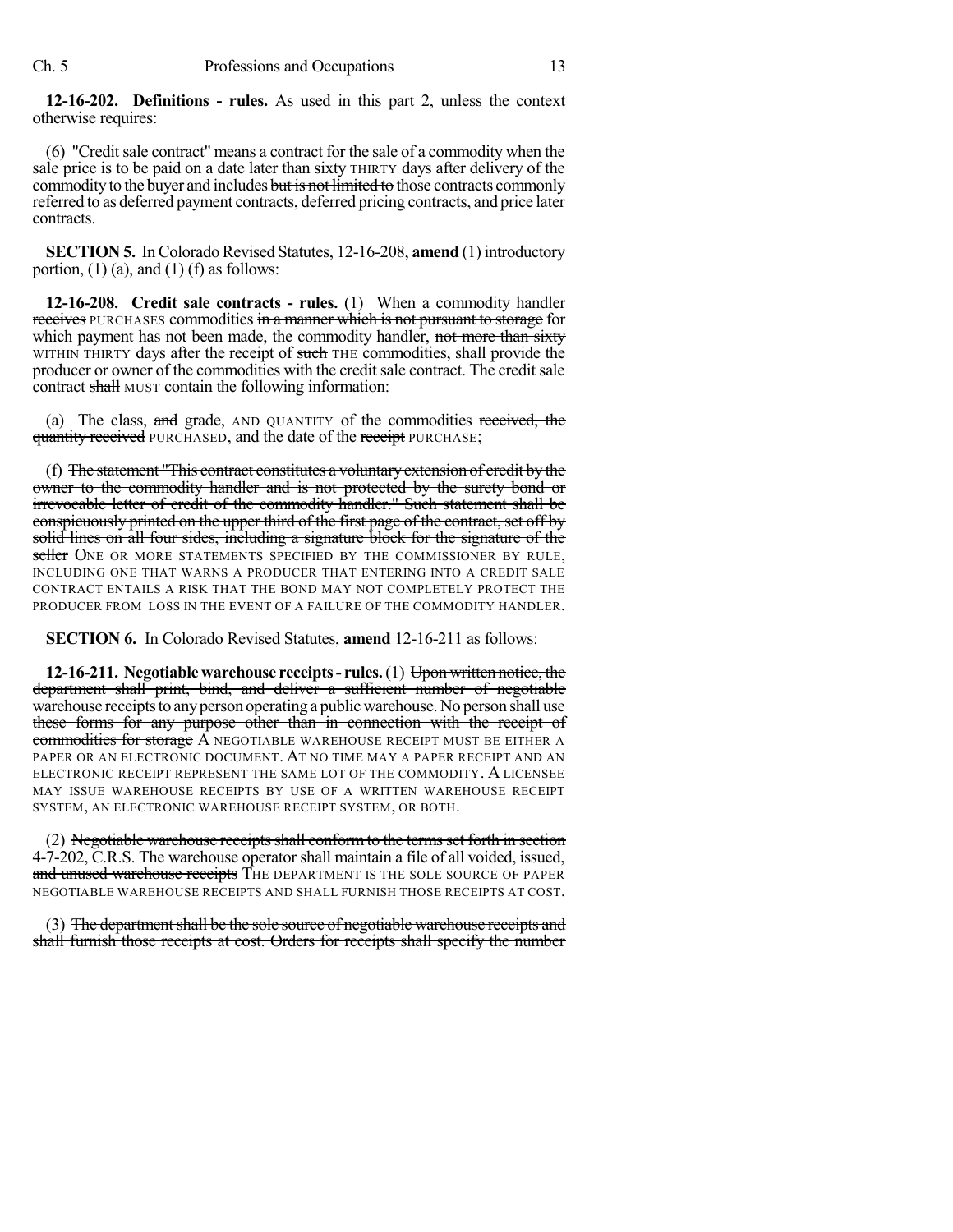required and shall be submitted at least fifteen days prior to the time the receipts are needed INSTEAD OF A PAPER DOCUMENT, A LICENSEE MAY ISSUE AN ELECTRONIC NEGOTIABLE VERSION OF A WAREHOUSE RECEIPT GENERATED BY A VENDOR LICENSED AND APPROVED BY THE UNITED STATES DEPARTMENT OF AGRICULTURE IF THE RECEIPT CONTAINS THE SAME INFORMATION AS THE PAPER VERSION OF A WAREHOUSE RECEIPT. THE ELECTRONIC VERSION OF A WAREHOUSE RECEIPT CARRIES THE SAME RIGHTS AND OBLIGATIONS AS THE PAPER VERSION. A HOLDER OF AN ELECTRONIC VERSION OF A WAREHOUSE RECEIPT MAY REDEEM THE WAREHOUSE RECEIPT BY APPLYING AN ELECTRONICSIGNATURE REGISTERED AND AUTHENTICATED BY A VENDOR CREDITED BY THE UNITED STATES DEPARTMENT OF AGRICULTURE.

(4) THE COMMISSIONER MAY PROMULGATE RULES REGARDING THE ISSUANCE, USE, AND RECORDS REQUIREMENTS OF NEGOTIABLE WAREHOUSE RECEIPTS.

**SECTION 7.** In Colorado Revised Statutes, 12-16-212, **amend** (1) as follows:

**12-16-212. Use of scale tickets and negotiable warehouse receipts.** (1) It is unlawful to issue PAPER negotiable warehouse receipts other than those furnished by the department. The LICENSEE SHALL ISSUE these receipts shall be issued consecutively, as numbered, and each receipt shall be stamped with MUST STATE the date on which it is actually issued.

**SECTION 8.** In Colorado Revised Statutes, 12-16-218, **amend** (1) (b) and (1) (c); and **repeal** (3) as follows:

**12-16-218. Bonds or irrevocable letters of credit - exemptions.** (1) (b) The bond or irrevocable letter of credit shall MUST be conditioned upon compliance with the provisions of this part 2 and upon the faithful and honest handling of commodities in accordance with the terms of this part 2 and shall MUST cover any and all inspection fees due the people of the state of Colorado DEPARTMENT OF AGRICULTURE by the commodity handler and all costs and reasonable attorney fees incident to any suit upon said THE bond or irrevocable letter of credit. Said THE bond or irrevocable letter of credit shall MUST be to the state DEPARTMENT OF AGRICULTURE in favor of every producer or owner and, in the instance of a bond, shall MUST remain in full force and effect until cancelled by the surety upon thirty days' prior written notice to the commissioner.

 $(c)$  (I) Any producer or owner within the state of Colorado claiming to be injured by the fraud, deceit, OR willful negligence OF, or failure to comply with the provisions of this part 2 of BY, any commodity handler may seek REQUEST THE DEPARTMENT,AS BENEFICIARY,TO DEMAND PAYMENT ON THE IRREVOCABLE LETTER OF CREDIT OR SURETY BOND to recover the damages caused by such fraud, deceit, willful negligence, or failure to comply with the provisions of this part 2. If the licensee has elected to file a bond pursuant to this section, the injured party may bring an action, with prior written consent of the commissioner, for collection against both principal and surety in any court of competent jurisdiction. If the licensee has elected to file an irrevocable letter of credit pursuant to thissection, the injured party may request the department of agriculture, as beneficiary, to demand payment on the irrevocable letter of credit.

(II) The surety on the bond or the person who filed ISSUER OF the letter of credit